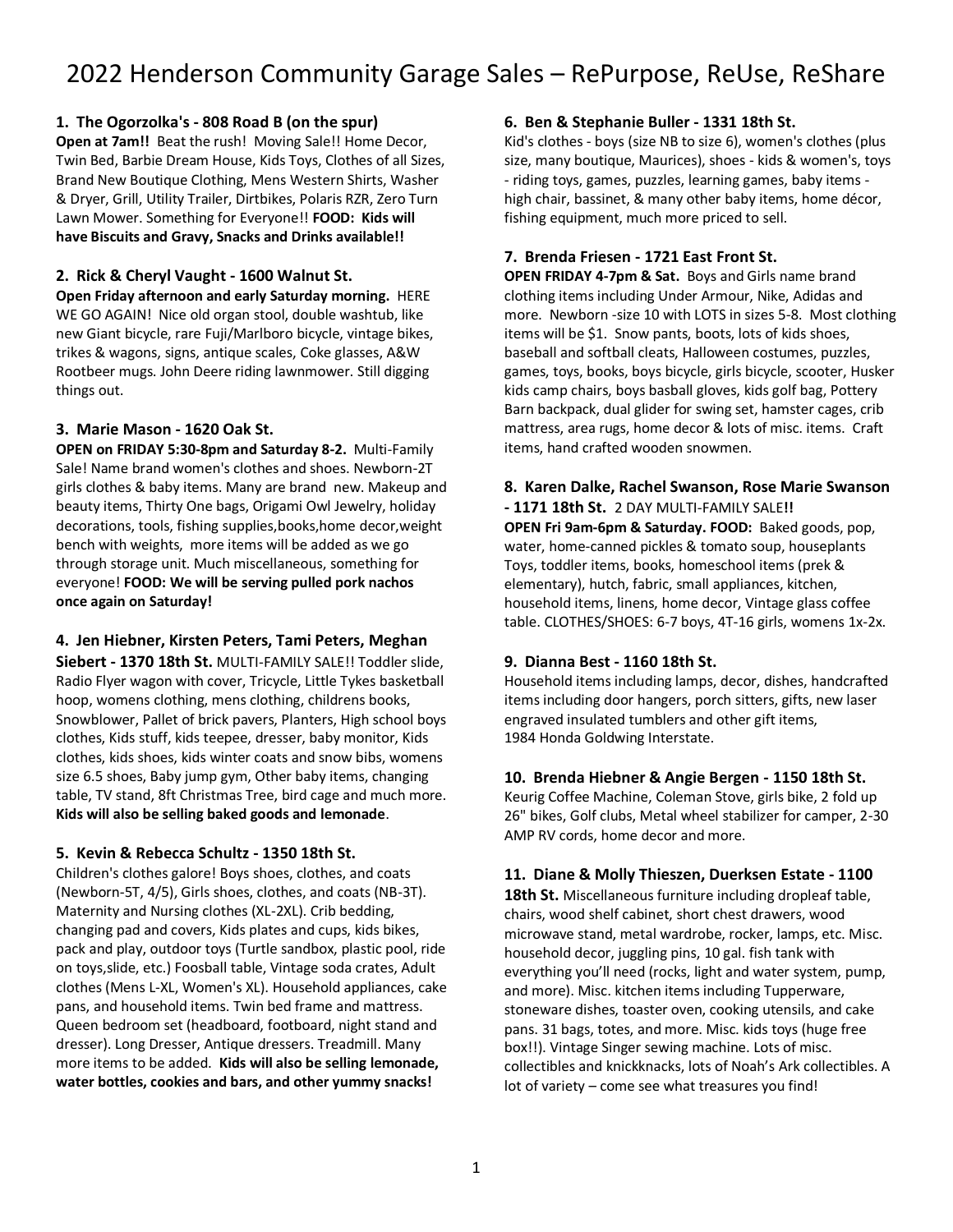### **12. Lana Dane & Cindy Huebert - 1105 18th St.**

Junior girls clothing size XXS and 00 from American Eagle, Abercrombie, and other name brands. Girls clothes size 10-12 from Abercrombie Kids, The Gap, Under Armour, and others. Toddler boys Nike and Under Armour clothes size 3 & 4. Also, a Pack N' Play for sale that is in very good condition. Stroller and seasonal door hangings.

### **13. Heather Nunnenkamp - 121 East Liberty Dr.**

Boys clothes of all sizes, baby toys, baby swing, baby jumper, patio chairs & table, elliptical.

### **14. Stacy Dick - 120 E Liberty Drive**

**FOOD: We open early on Saturday at 7:00 a.m.** Grab a bacon, egg and cheese breakfast sandwich or a warm frosted, caramel, caramel pecan or maple bacon cinnamon roll before the sales start. Jumbo muffins, cherry and cinnamon streusel coffee cake round out the breakfast options. Coffee, water & soda also available. My original "garage sale sandwich" is back this year. Roast beef, smoked ham, dill pickle, a seasoned cream cheese spread, all layered up on French bread. Call/text to reserve your lunch 402-366-3620. Sweets Menu: brownies, cake pops, cupcakes, decorated sugar cookies, layer cakes in strawberry, rainbow and chocolate brownie, NY style cheesecake, Marvins, mini Marvins & more. Cool off with a strawberry smoothie or a homemade ice cream sandwich. Other items: Home décor, women and men's clothing, shoes, new dog stuff, indoor air conditioner, dressers, LOTS OF LEGOS, antique pie table, coffee table, charcoal grill, and as always lots of FREE stuff!! We accept cash and checks, no cards.

### **15. Sera Friesen - 135 E Liberty Dr.**

Misc. items, Christmas Dishes, Bernina Quilt Frame, Trash Compactor.

### **16. Taylor Chrisman & Jerri Janzen - 170 E Liberty Dr.**

Multi-family sale! Graco double stroller, miscellaneous home decor and household items, 2 vacuum cleaners, women's clothing (XS/S/M) and shoes, maternity clothes, girl and boy baby clothes, toys, rugs, curtains, other miscellaneous baby items, Medela pump and supplies, bathroom mats, shower curtain, men's shirts (M/L/XL).

### **17. Wall Siters (in-law) - Andrea & Amanda - 1181**

**17th St.** All things baby - It's so hard to say goodbye! Looking for a good home for our Baby Owlet camera and smart socks, Johnny Jumper, Rock N Play, Baby Sitting "Pello", Baby Stroller, Eddie Bauer High Chair, Bumbo Seat, girls clothes that look brand new (12-18 months), Boppy pillow, wipes warmer, breast pump, baby bath tub, Nested Bean Sleep Sacks, Sleep Swaddles, Snuggle Me Organic Sleeper with blue and pink covers, indoor bounce house and more!

### **18. John Pothos - 1150 17th St.**

**GREEK FOOD:** Gyros & Baklava

### **19. Sherry Thiesen - 1631 Cedar St.**

Bring your truck, bring your car or bring a wagon! Lots of items to sell from antique furniture to tons of books! Treasures include: antique table, 4 (new) pressed back chairs, 2 antique dining chairs, small wooden bench, flower pots, etc.

### **20. TwoBakers LLC - Jill & Joel Weisheit – 980 17th St.**

**FOOD:** TwoBakers LLC specializes in the ethnic foods of Henderson. Fresh baked Apple Prieska, New Year's Cookies (w or w/o raisins), Raisin Schnetya, Zwieback. Bring your coolers for Potato Salad, Frozen Verenike, Verenike Meals, Prieska you take & bake! Also, come see us and other vendors at Farmers Markets in Henderson on Tuesday evenings, 5-7pm.

### **21. Keith & Deb Friesen - 910 17th St.**

Air fryer, throw rug, 43" TV, VHS/CD player with all the cords, Corning ware, Teddy Rux, LightBright, lots of counted cross stitch supplies, A/C 115 volt window, Love Seat couch, tote full of Tupperware, lots more misc.

### **22. Morgan Stutzman - 811 17th St.**

Newborn to 3t boys clothes, Cat & Jack, Carters, Under Armor, Nike, etc. Some girls baby/toddler clothes. Baby and toddler shoes/sandals. Mens large & medium and womens small clothes. Toys, furniture, and more!

# **23. Blaine & Karren Friesen, Claire Thomas & Amanda Thomas - 1341 16th St. (Down the street from HHC)**

Girls and Boys Kid Clothing, Girls and Boys Clothing for Middle and High School Youth, Shoes, Kids Toys, Kids Books, Kids DVDs, Kids Piano Books, LEGO Sets, Many Home Decor Items, Furniture Items, Teacher Supplies, and Chainsaw

### **24. Elvina, Mark & Shelley Janzen - 1600 Front St.**

Upright Deepfreeze, portable dishwasher, small refrigerators, couch, chair, pots & pans, dishes, storage containers, antique pedal tractor, hand tools, yard equipment & tools.

### **25. Corbin & Lisa Tessman - 1160 16th St.**

MULTI-FAMILY SALE! 2 sets of Whirlpool washer and dryer (newer, slate front load; older white traditional), drywall bazooka and skim box finishing set; construction materials, supplies & tools; claw foot tub, new 36 x 30" vanity mirror/medicine cabinet; twin over double white bunk bed set w/mattresses, multiple light fixtures, household furnishings, modern home décor, camper cover 28+ ft, women size 8 clothing/ size 9.5 shoes; girls size 10-14/junior clothing/shoes; boys size 8-10 clothing/shoes; roller skates, children's books. Something for everyone!!!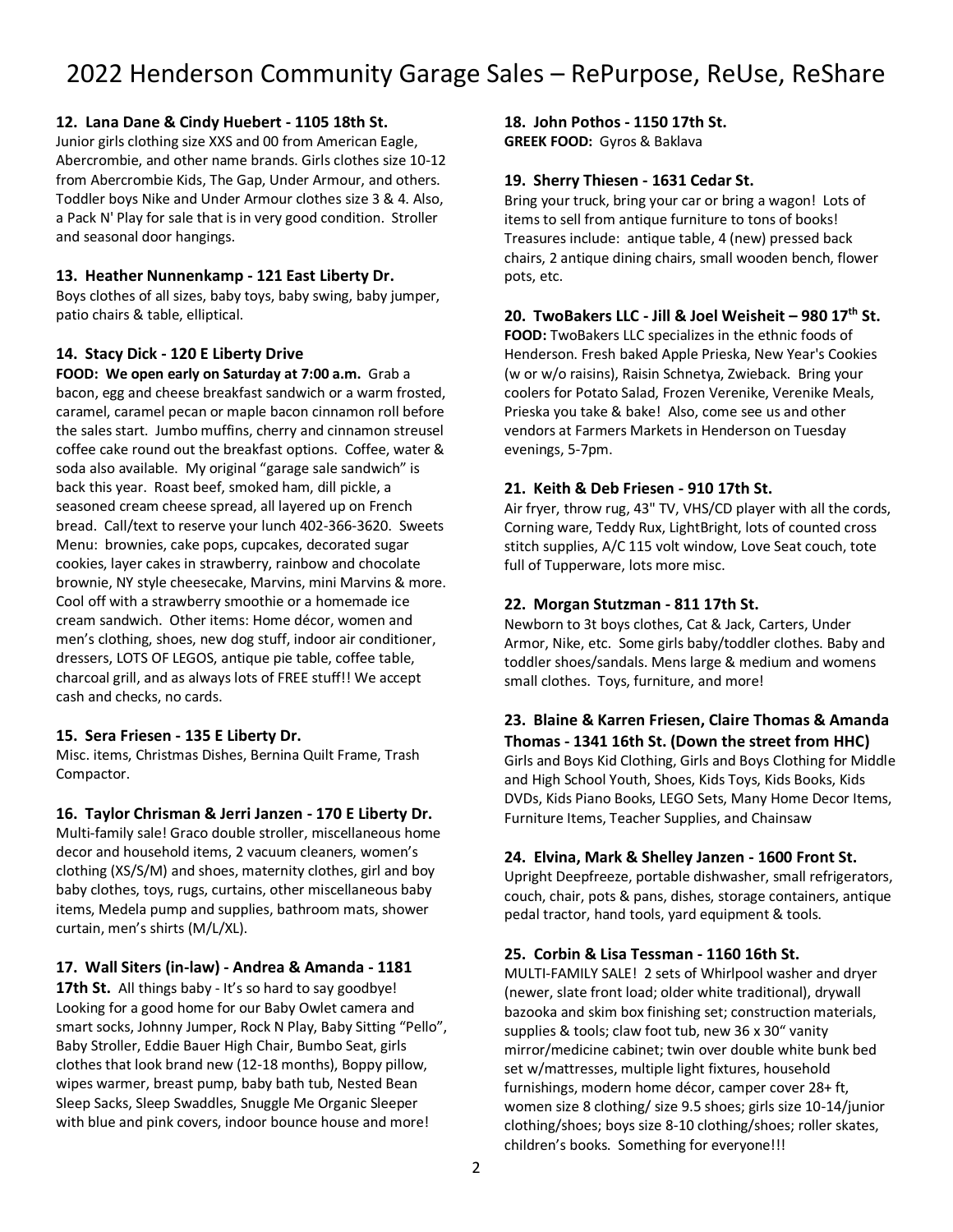### **26. Melissa Goertzen - 1610 Elm St.**

Baby girl-3T clothing. Toddler/kids bikes. Kids games/toys, almost brand-new infant pack-n-play. Wedding décor (lanterns, greenery, glass votive holders, etc.), Highschool boys clothing (sizes M-L) , dorm-size fridge, home décor, lots more …. too much to list!

### **27. Megan Boyd & Macee Parrish - 1501 Elm St.**

Daycare toys!! Lots of household items - home décor, dishes, craft supplies. Clothing - Men's Med-XL, plus size women clothing, kids clothing. Outdoor items. Lots of goodies priced to go!!

### **28. Esther Quiring - 1511 Elm St.**

Craft & florist supplies, including many varieties of silk flowers & vases, Nancy Drew books, miniature village houses, glassware, red/while enamelware, kitchen items, garden tools/ladders, sewing machine, many more misc items.

### **29. Bridget Yoder & Jen Melton - 950 15th St.**

Cleaning out whole garage. Years and years of tool collection. All the tools you can think of is going to be out. Garage door openers (new), baby items, collectibles, All garage items that men love. Welder, etc. You will not be disappointed. \***FOOD**: We will be serving hamburgers and hotdogs with chips and bottle water for \$5 from 11:00-1:00.

### **30. Florence Friesen - 1411 Elm St.**

30" Flat Screen TV (works), Sharp VCR (works), Memorex DVD (works), small TV w. Sega & games, Cookoo Clock (needs work), silverware chest & silver, Fondue pot & forks, Corning Perculator, Corning coffee pot, wall décor, Christmas décor (many), fall décor, large ceramic Christmas Carolers, 12" crochet Santa 7 snowmen, table games.

### **31. Joy Friesen, Brooke Friesen, Keshae Freese - 1411**

**Elm St.** MULTI FAMILY SALE with kids, baby and adult clothes, bike cart, kids art easel, moby wrap, doll toys, hot wheels track, loft bed, earrings and bracelets by double "K" designs and much more. The "**JAZZY JUICE & COOKIE SHOP**" welcomes you to an outdoor tea party with lemonade and cookies or Cherry & Carmel Rolls. Beautiful hats and scarves are available to you during your stay. Free photos are being offered with your urchase and will be emailed to you as a rembrance of your fun time with us! Brought to you by KA-KA'S KIDS - Blaire & Paige Freese, Roddek, Kinta & Maylie Friesen. Personal photographer - Kathleen Friesen.

### **32. Jaydon Stuart - 1419 Birch St.**

MULTI-FAMILY SALE! Home goods, tools, baby & toddler girl & boys clothes (Newborn - teen), adult clothing, shoes and much more!

### **33. Corrine Friesen - 921 14th St.**

0-12 month boys clothes and shoes, maternity clothes, baby items such as infant carrier, toys, playmats, bathtub, walker, bottle washer, bottle items, dishwasher basket, sterilizing bags, pumps, diaper bag, some household items like baskets, curtains, end tables, trumpet.

## **35. Lisa Peters - Parking Lot near Downtown Park (Behind the grocery store - near the stage)**

Crossover toolbox for pick-up, twin headboard, drop-leaf table & 2 chairs,chest of drawers, portable quilting frame, many advertising items, glassware, 120 Qt coleman cooler & many womens shoes sizes 8 & 9, and more items added right up to sale time.

### **36. Karen Martens - 741 S. Main St.**

Cast iron 2 burner cook stove (from Frank K & Anna Thieszen-Friesen) Oakland FDY Co Belleville, ILL.; Large wooden antique trunk w/drawer, Wooden vintage trunk, Late 1940's dinnerware set, Antique butter churn, Vintage oil lamp, Schwinn Air-Dyne model AD-3 exercise bike, Sony digital camera, 5 shelf bookcase, Hanging file folders, Tote bags, Photo frames, Books, Laptop briefcase, UGG suede cleaner kit, Kitchen linens, Coffee mugs, Waffle iron, 10 piece Pyrex cookware set, Cookie sheets, Cupcake carriers, Warm & cool mist ultrasonic vaporizer, Small roaster, 9x13 glass cake pan, bag chair, advertising caps, Window texture frost kit. CUSTOMIZED WOOD ITEMS-signs, boxes, casserole carriers, napkin holders, recipe book holders,trays, games & toys.

### **37. Kathy Siebert - 711 South Main St.**

Antique 6 Pane Windows, lots of canning jars, lots of clean Tupperware, 1980s Barbies & Accessories, Cabbage Patch Dolls & clothes, vases & glassware, very nice silk flowers & arrangements, stacking coffee tables like new, lots of nice Christmas décor, Cody Foster signs by Larry Buller, antique sieve, antique meat & food grinder, outdoor decor, nice stroller, antique cookie cutters, pictures, chicken wire cloche, small clean waffle iron, no clothes. Everything is very clean! Many items \$.50 or less.

### **38. Faith Evangelical Bible Church - Youth Missions Trip Fundraiser - 740 S Main St.**

CHURCHWIDE Garage & Baked Goods Sale - Help send the youth on a missions trip to Oaxaca, Mexico!! All proceeds fund the trip. **FOOD**: FREE COFFEE all morning! Baked Goods Sale - Apple Preshka, muffins, coffee cake, breakfast burritos, cinnamon rolls, bottled water. Garage sale: household furniture (great condition vintage sofa set, sofa table, round folding table, oak end tables, lamps, artificial plants, etc), office furniture (file cabinets, office chairs, etc), household items, home decor, kitchenware, freezer racks, toys, games, books, baby misc, CLOTHING: all sizes (NB-adult), baseball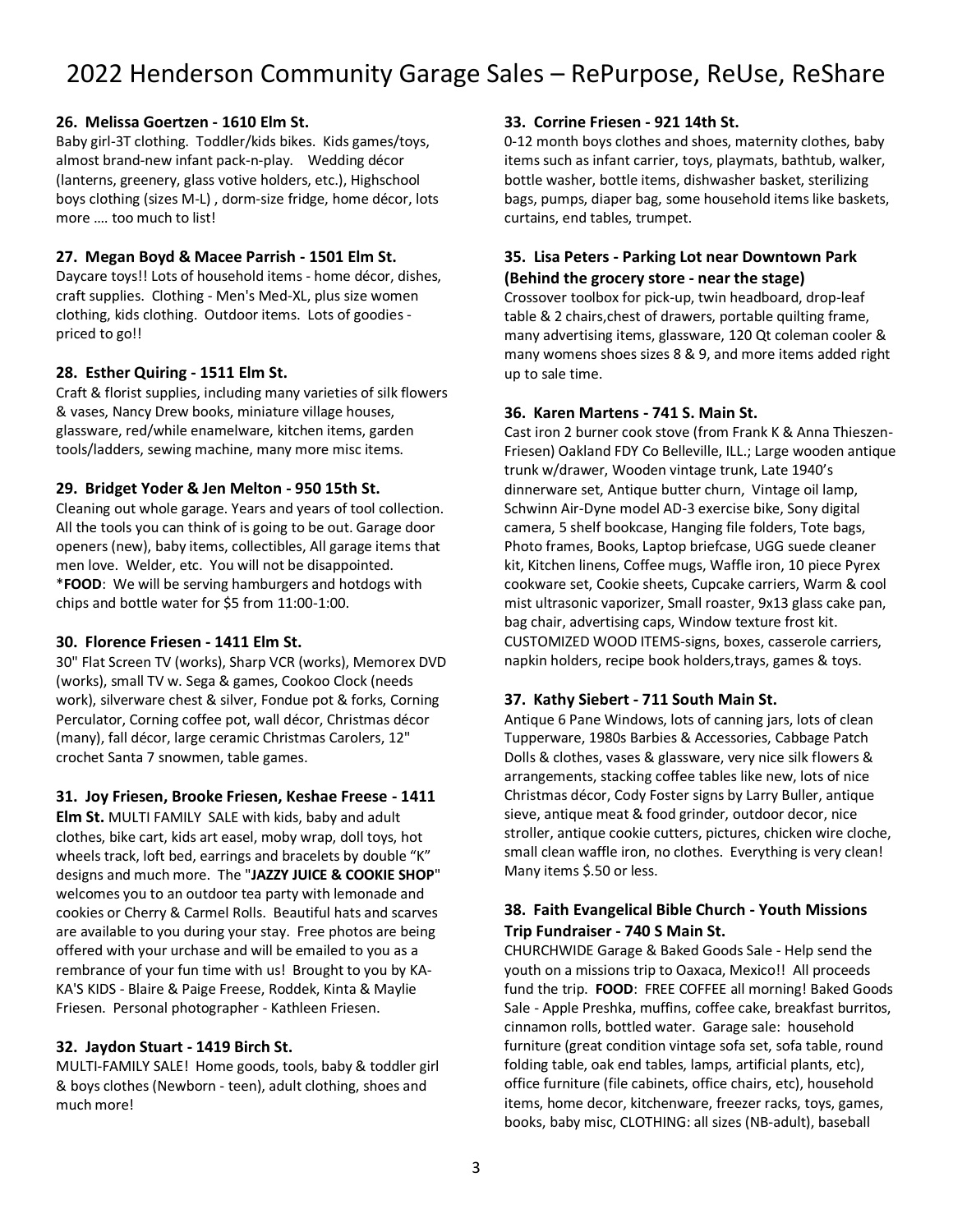caps, golf club set w/ pull cart, football pads, leaf blower, electric drill, set of 4 Ford Ralley rims w/ beauty rings & center caps, Ford truck '96 or older bumper guard.

### **39. Shelisa & Jonathan Smith - 1311 Fairway Lane**

Multi-family Garage Sale! Lots of Womens clothing in sizes XS through XL! Shoes, jewelry and mens clothing as well. Furniture, Rugs, Holiday Decor, Home decor, and so much more!

#### **40. Gwyn & Tracy Goertzen - 1310 Fairway Lane**

**Open on Friday @ 4pm & Saturday**. Multi-family Sale!! Acoustic guitar, 2002 mini van, rug, tempurpedic pillows,housewares, FB cleats, golf stuff, a grill, boy clothes 0-6mo, teen boy and girls clothes, women's (small and med) clothing brands include Madewell and Banana Republic, housewares, lots of nice bracelets and much more!

### **41. Kathryn Goertzen & Kelsey Bergen - South Main Street, Seed building West of golf course**

Something for everyone. Bow Flex Revolution Exercise Machine, Party Snack sets, Home decor and seasonal decor, Christmas lights, Jewelry, Metal garden arch, Picture frames, men's clothing L & XL, hunting clothes, women's clothing S & M, boys clothing size 5-8, kids toys, lots of Thomas the Train, dresser, ottoman, wicker room divider, glassware, bathroom accessories, light fixtures, lamps, side table, coffee maker, pegboard accessories, kitchen textiles, books and so much more.

### **42. Irl Gilliland - 720 Friesen Ave**

Wall mirrors, large office desk, food scale, shoes, reading enlarger for vision impaired, cutting/drafting table, sewing machine and cabinet, shoes and much more. Everything is sold on "make me an offer" basis.

### **43. Wes & Lisa Cerveny - 1341 N. Main St.**

Multi-family sale. Thomas Kinkade collectibles, new and barely used Tupperware, thirty one bags, lots of young women clothes in various sizes, antiques and lots of guy stuff.

### **44. Tanya Davis & Cassie Byrd - 1231 N Main St.**

Huge Baby/Toddler Girl sale. Girls clothes newborn to 6/7 girls. Girls shoes infant to 10. Crib, Mamaroo, Graco Jogging Stroller, Pack n Play, Girls Bikes, High Chairs, Bumbo, Baby changing pad, bottles, video baby monitors and All baby stuff. Kids Toys. Women's clothes and shoes size 10, Household items, Medicine cabinet/vanity, Vent hood, Mirror and Craftsmen's Muti Weed eater/Edger and much more**. FOOD: Treats of Cake Pops, Cookies and Drinks.**

**45. Dacia Peters, Dana Boehr, Pat Buller - 1250 12th St. OPEN FRIDAY at 4pm and early Sat morning.** Boys youth clothes & shoes, booster seats, toys, books, Tech Deck items, Play Doh, Nerf guns, older & new board games, home décor, new 6 gallon Ridgid Shop Vac, Black & Decker Battery weed eater, Black & Decker electric hedge clipper, Poland Chainsaw, gas power air compressor, Murray 22in lawn mower, 20in bike, girls desk, office chair, blue floor lamp, navy chair, black futon, ladder shelf, plastic drawers, golf clubs, golf bag, etc.

### **46. Melissa Friesen - 1211 Maple St.**

Tons of Baby Stuff! Baby Bouncer, Baby Swing, Bumbo with Tray, Baby Bath, Moby Wrap, Baby Blankets, Bibs, Spectra Breast Pump, Girls sz. NB-12, Boys sz. NB-9 mo, 6-8, Women's Sm-Lg, Name Brand Jeans, Maternity Clothes sz. small, Shoes, Husker stuff, Cricut with cartridges, Books, VHS, DVDs, Puzzles, Toys, Decor.

### **47. Carol Ott, Melvah Emerson & Jeana Rose - 1221**

**Maple St.** New picture frames, new scrapbooks, professional hair products, Necchi sewing machine, ladies golf clubs, new leather purses, yard art including IH grill for decor only, feather pillows, large suitcases, house decor, small stereo system, lots of kitchen items including dishes, pots and pans, utensils, etc., laptop desk riser, helmets, toys and kids books, toddler boy clothes, preschool girl clothes, adult clothing, green and red unopened Christmas lights, new small propane bottles, new roadside car kit, and other brand new items. There is lots of miscellaneous and something for everyone at this multi-family sale.

### **48. Heaven Hammons - 1120 Maple St.**

Kids clothes, baby clothes, women's clothes, kid pull ups, baby diapers, bed pads, toys, household items, kids bikes, washer, hair stuff (flat iron, curling iron & more). **FOOD: Pop, water, chips**. Come out and check it out and see what you want, we might have it!

### **49. Leslie Ruybalid - 1030 12th St.**

Various house hold goods, coffee tables, side tables, glass dining table, home décor items, men's clothing, wall hangings, writing desk, a little bit of everything

### **50. Ray & Jane Ratzlaff - 1300 11th St.**

Lots of extra remodeling supplies, from sinks to light switches. Lumber, barn wood, cherry casing, cove, a little bit of everything. Ideal items for arts and crafty people. Also several FREE household items. Be sure to check this sale out still going through stuff adding items daily.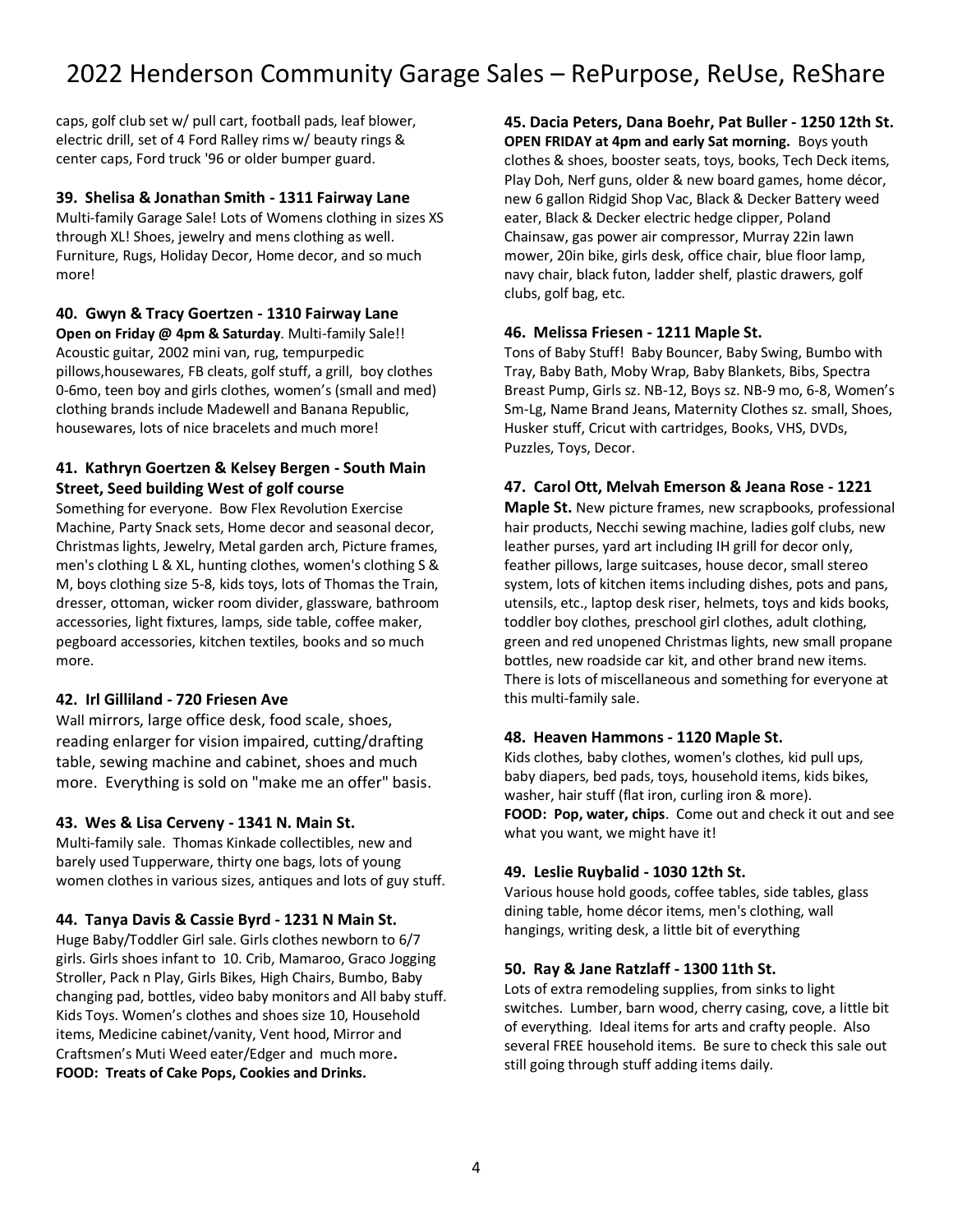### **51. Living Hope Church - 1201 11th St.**

#### **FOOD: Lunch Meal Youth Fundraiser (served 10am-1pm)**

Come enjoy a sit down lunch in the cool AC. The LUNCH MEAL DEAL includes Smoked Pulled Pork served on Le Quartier Bakery Buns, chips, pop/water and your choice of homemade dessert - ALL FOR \$8. GLUTTEN FREE options also available. Call 402-723-5845 if you would like to order & pick up a meal to go. All proceeds will support our youth heading to Ascent HS Youth Camp next summer. FREE ice water. Bathrooms Available.

### **52. Dot Quiring @ Living Hope Church - 1201 11th St.**

**OPEN FRIDAY 2-8pm, SATURDAY 7am - 5pm.** Fabric and quilt sale! Various yardage - \$5.00/yd; quilt kits and sets - 1/2 off original price; quilt books and patterns. PLUS beautiful handmade quilts and small quilted items! All proceeds go to "3D Sisters Quilting" for our quilt retreat fund (no charge for retreats). 10% of all proceeds will be donated to the Living Hope Church Youth for their summer camp fund.

### **53. Jason & Kori Lewis - 920 17th St.**

Lots of Women's clothing, Boys clothes, Girls clothes, baby items, twin headboard and mattresses, kitchen items, home decor, bedding, Tonka toys, indoor/outdoor toys, grill (needs new grates), boots, coolers, books, strollers, and lots of misc items! **FOOD: Serving hot dogs, bratwurst, and cheeseburgers with chip and drink meals.**

### **54. Heidi Ruhl (Widick) - 1100 11th St.**

**OPEN Friday 9am-2pm, Saturday 7am-NOON**. Power wheel, home decorations, tools, furniture, Women's clothes sizes L/XL, Men's clothing size M, lots of little girls toys. Something for everyone.

### **55. Carol Friesen - 1121 Hickory Dr.**

Description: Furniture, Tools, clothing, vintage items, kitchens items, Glider swing.

### **56. Barb Reetz - 1131 Cedar St.**

Mechanic tools (wrenchs, hammers, drill bits, etc), tree stands for deer hunters (one is brand new), extension ladder, table saw, dorm refrigerator, weber grill, DeWalt set of tools, old upright freezer that works, benchtop turning lathe, JD bikes (with kit to make them side by side), coolers, Delta 1" Belt & 5" Disc sander, 1 gallon gas can and much more!

### **57. Amanda Kinney & Tara Schelkopf - 1021 10th St.**

Girls clothes size 5t-10, girls shoes kid 10 -youth 5, boys clothes size 3t-4t, toddler boys balance bikes, lots of toys and kids books.

### **58. Mike & Jean Slocum - 931 11th St. (garage behind**

**the house on 10th St)** 100's of HOMESCHOOL BOOKS, LEARNING TOOLS AND READING BOOKS, household items, rugs, Kitchen items, dishes, noodle maker, electric roaster, large pressure cooker, Cast Iron, Men's insulated coat, overhaul pants and boots, lamps, library cart, toys, legos, children's clothing, adult clothing, light fixtures, chairs, suitcases, Christmas lights, vacuum, antique rocking chair, so much more!!! You won't be disappointed.

### **59. Wilma Dick - 921 10th St.**

A very good sale on Fuller Brush products. Some miscellaneous items.

### **60. Hannah Shefferd - 901 10th St.**

3+ Family Garage Sale. Household furniture, kitchen gadgets, crib and home Decor. Kids Toys, Sandbox, bikes and kids clothes. Tools new and old. Homeschool curriculum and lots of books. **Kids lemonade stand along with homemade goodies.** You won't want to miss out on this one!

### **61. Luke & Joanne Haidle - 818 Parkview Dr.**

**OPEN FRIDAY 4-8pm.** Kids clothes (mainly boys size 4-10, girls 10/12), girls cowboy boots (size 4), womens shoes (size 11), new brown men's shoes (size 13), 2 new Blush Formal dresses (size 8), kids books/toys/games, lots of books, doll stroller, boys bike, Leapfrog Music Table, Ertl Model Farm Set, Intermational 340 and 1466 metal toy tractors, Robotix Sets (1980s), Erector set, Techno Gears Construction Set, LEGO sets, Green Machine Pedal/Push Bike, hot water electric kettle (like new), hand mixer, curtains, Queen size flowered comforter (like new), camping gear, tomato wires, child-size wheel barrow, 18" tall Nativity Set, 2 Santa Fe Solid Wood Rocking Chairs with brown leather, vintage suitcases, mini portable heater, vintage silverwear, jewelry, Kiwi Co Sets (FREE) and more... **Little Snowie Snow Cone Stand – Open Friday – Saturday**. 10 different flavors!! Come cool off and taste our soft and delicious shaved ice. Hawaiian Shaved Ice quality without leaving your home town.  $\odot$  10% of proceeds go to VBS fundraiser.

### **62. Casey Burgess, Cody Farrall, Jane Jost - 817 Parkview Dr.**

Baby Swing, Portable High Chair, Toys, Lawn Chairs, Portable Ice Maker, Cookbooks, Quilt Books, CDs, Antique German Bible, Vintage Skateboard, Close to My Heart Scrapbooking Supplies, Household décor, Books (adult and kids), Girls and Boys Clothes, (sizes 4-6, 7-8, 10-12) Kids Shoes, Stuffed Animals, Adult Women's clothes, Portable Propane Weber Grill, **Lemonade Stand with specialty Drinks** including the Dagobah Swig, Cookies, Bars, Popsicles, Balloon Animals, and Bracelets.